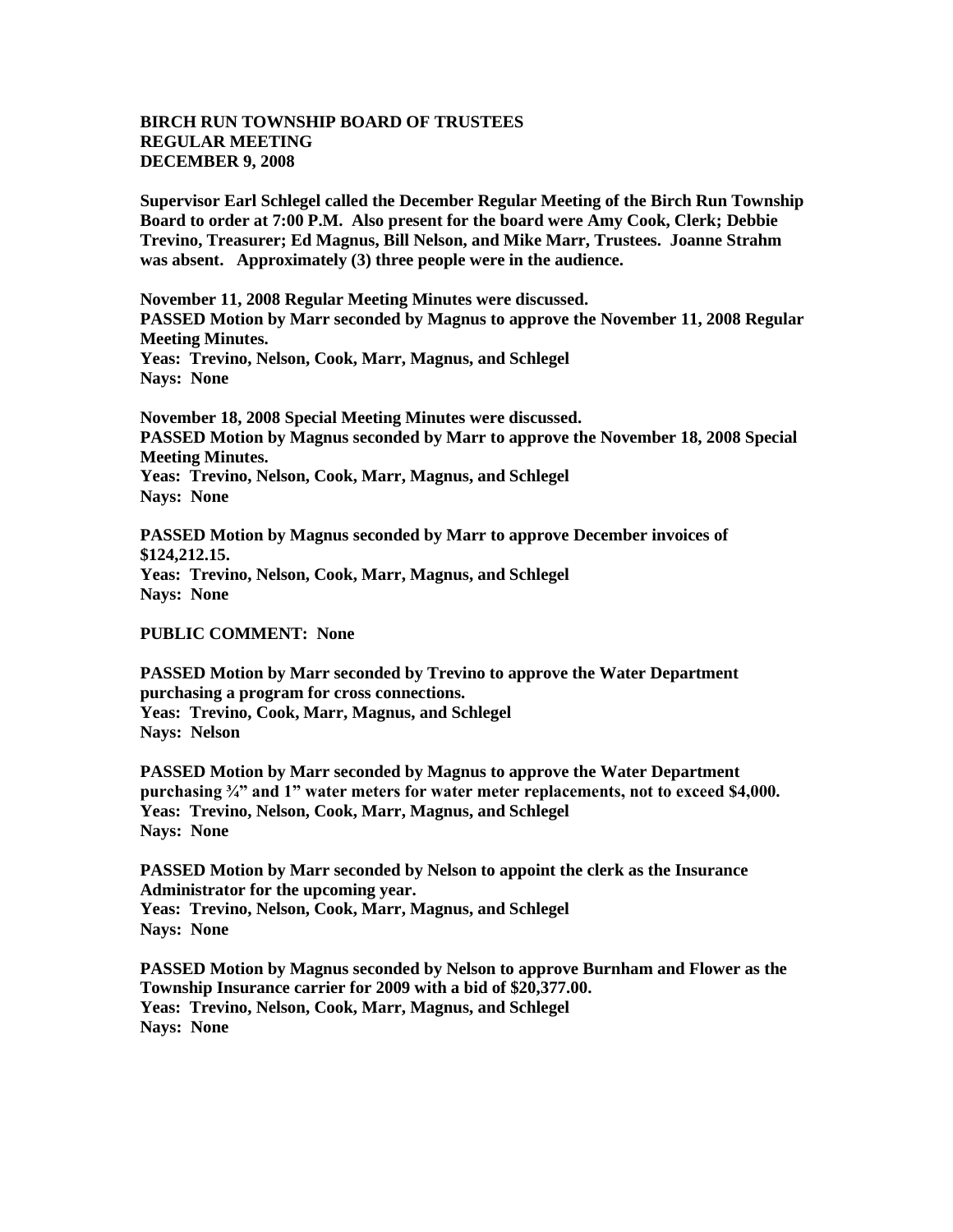**PASSED Motion by Magnus seconded by Marr to approve the AT&T Metro Act Right of Way Permit Extension and have the clerk sign it. Yeas: Trevino, Nelson, Cook, Marr, Magnus, and Schlegel Nays: None**

**PASSED Motion by Magnus seconded by Nelson to amend Administrative Resolution 11-05 by taking the word Supervisor out of paragraph one. Yeas: Trevino, Nelson, Cook, Marr, Magnus, and Schlegel Nays: None**

**PASSED Motion by Nelson seconded by Trevino to amend Administrative Resolution 09- 05; page #2, Section C: Motions; the word "must" is to be changed to "may". Yeas: Trevino, Nelson, Cook, Marr, Magnus, and Schlegel Nays: None**

**PASSED Motion by Magnus seconded by Marr to approve Attachment B; DPW Administrative Structure as presented. Yeas: Trevino, Nelson, Cook, Marr, Magnus, and Schlegel Nays: None**

**PASSED Motion by Magnus seconded by Marr to keep all Board pay scales the same for the upcoming year. Yeas: Trevino, Nelson, Cook, Marr, Magnus, and Schlegel Nays: None**

**PASSED Motion by Magnus seconded by Marr to reappoint Paul Glanz and Scott Dodge to the Birch Run Township DDA Board for another four year term effective January 1, 2009. Yeas: Trevino, Nelson, Cook, Marr, Magnus, and Schlegel Nays: None**

**PASSED Motion by Cook seconded by Trevino to reappoint Dennis Bronner, Bob Scharrer, Wyn Wilson, and Jerry Cook to the Birch Run Township Planning Commission Board for another three year term effective January 1, 2009, provided Supervisor Schlegel has a discussion about board participation.**

**Yeas: Trevino, Nelson, Cook, Marr, Magnus, and Schlegel Nays: None**

**PASSED Motion by Magnus seconded by Marr to reappoint Beverly Nelson and Rosemary Manchester to the Birch Run Township ZBA Board for another three year term effective January 1, 2009.**

**Yeas: Trevino, Nelson, Cook, Marr, Magnus, and Schlegel Nays: None**

**PASSED Motion by Magnus seconded by Nelson to reappoint Ken Kern, Tom Totten, and Sonny Cherry to the Birch Run Township Board of Review Board for another two year term effective January 1, 2009.**

**Yeas: Trevino, Nelson, Cook, Marr, Magnus, and Schlegel Nays: None**